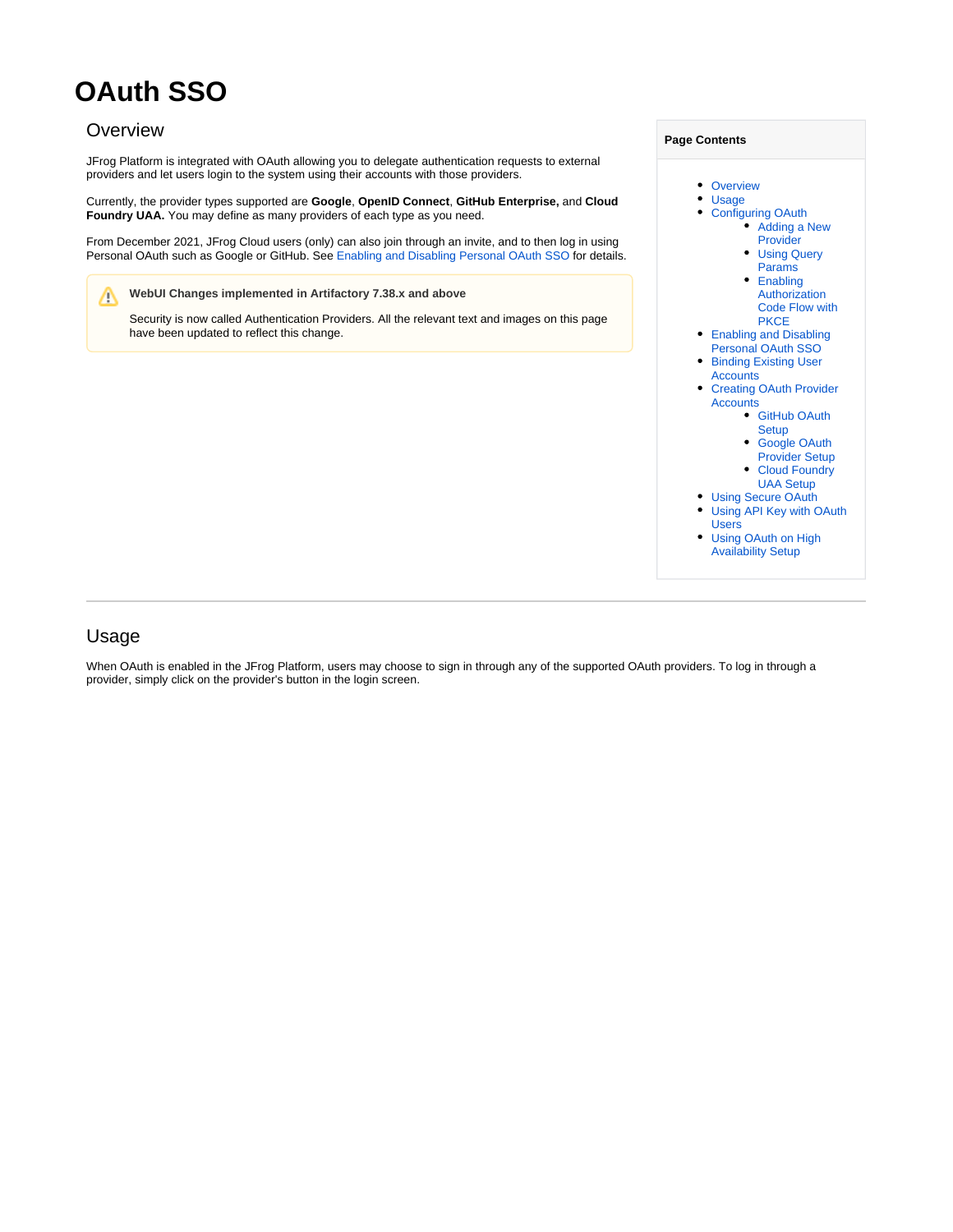| <b>WELCOME TO JFROG</b> |
|-------------------------|
| Username                |
| Password                |
| Remember me             |
| Login                   |
| OR SIGN IN WITH<br>G    |

You will be redirected to the login screen of the corresponding provider.

If you are already logged in to any of that provider's applications you will not need to log in again, but you may have to authorize the JFrog Platform to access your account information, depending on the provider type.

# <span id="page-1-0"></span>Configuring OAuth

**WebUI Changes implemented in Artifactory 7.38.x and above**

Security is now called Authentication Providers. All the relevant text and images on this page have been updated to reflect this change.

To access OAuth integration settings, in the **Administration** module, select **Authentication Providers** | **OAuth SSO**.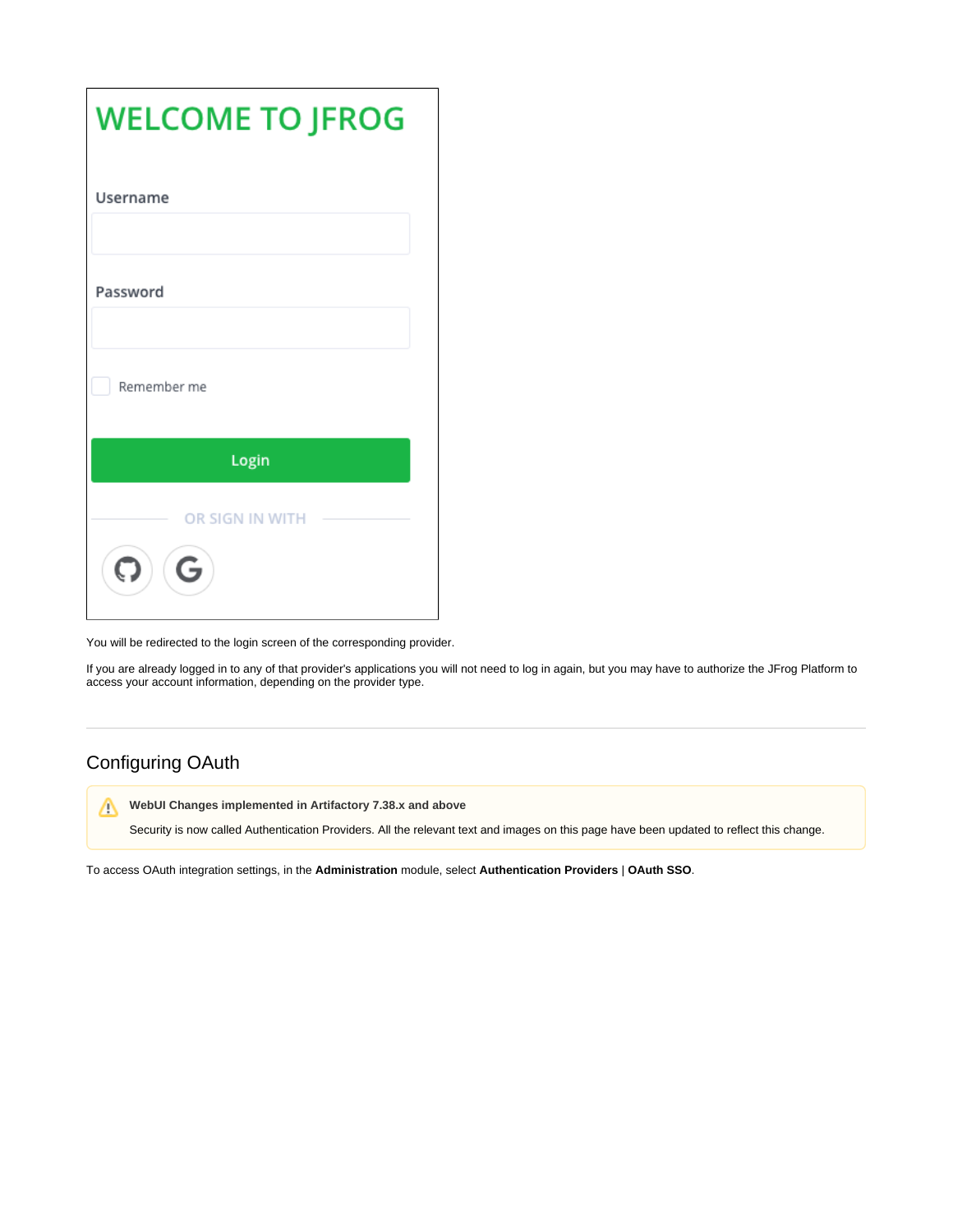# **OAuth SSO**

| Name $\sim$                                    | Type | ID | Auth Url |       | Enabl                        |
|------------------------------------------------|------|----|----------|-------|------------------------------|
| Filter by Name                                 |      |    |          |       | 1 out of 1 $\langle \rangle$ |
| 0 Providers                                    |      |    |          |       | New<br>$\oplus$              |
| Providers                                      |      |    |          |       |                              |
|                                                |      |    |          | Reset | Save                         |
|                                                |      |    |          |       |                              |
| Default GitHub Provider                        |      |    |          |       |                              |
| Allow Created Users Access To Profile Page (?) |      |    |          |       |                              |
| Auto Create system Users                       |      |    |          |       |                              |
| Enable OAuth                                   |      |    |          |       |                              |
| <b>General OAuth Settings</b>                  |      |    |          |       |                              |

| Enable OAuth               | When selected, authentication with an OAuth provider is enabled and the system will display all OAuth providers<br>configured. If not checked, authentication is by Artifactory user/password.                                                                                    |
|----------------------------|-----------------------------------------------------------------------------------------------------------------------------------------------------------------------------------------------------------------------------------------------------------------------------------|
| <b>Auto Create System</b>  | When set, the system will automatically create new users for those who have logged in using OAuth, and assign                                                                                                                                                                     |
| <b>Users</b>               | them to the default groups.                                                                                                                                                                                                                                                       |
| Default Provider           | Specifies the provider through which different clients (such as npm, for example) should authenticate their login<br>to gain access to the JFrog Platform.<br>Default provider<br>т<br>Currently, only a GitHub Enterprise OAuth provider may be defined as the Default Provider. |
| <b>Allow Created Users</b> | When selected, users created after authenticating using OAuth, will be able to access their profile. This means                                                                                                                                                                   |
| Access To Profile Page     | they are able to generate their API Key and set their password for future use.                                                                                                                                                                                                    |

# **Custom URL base**

For your OAuth settings to work, make sure you have your [Custom Base URL](https://www.jfrog.com/confluence/display/JFROG/General+System+Settings#GeneralSystemSettings-GeneralSettings) configured.

# <span id="page-2-0"></span>**Adding a New Provider**

The list of providers defined in Artifactory is displayed in the **Providers** section.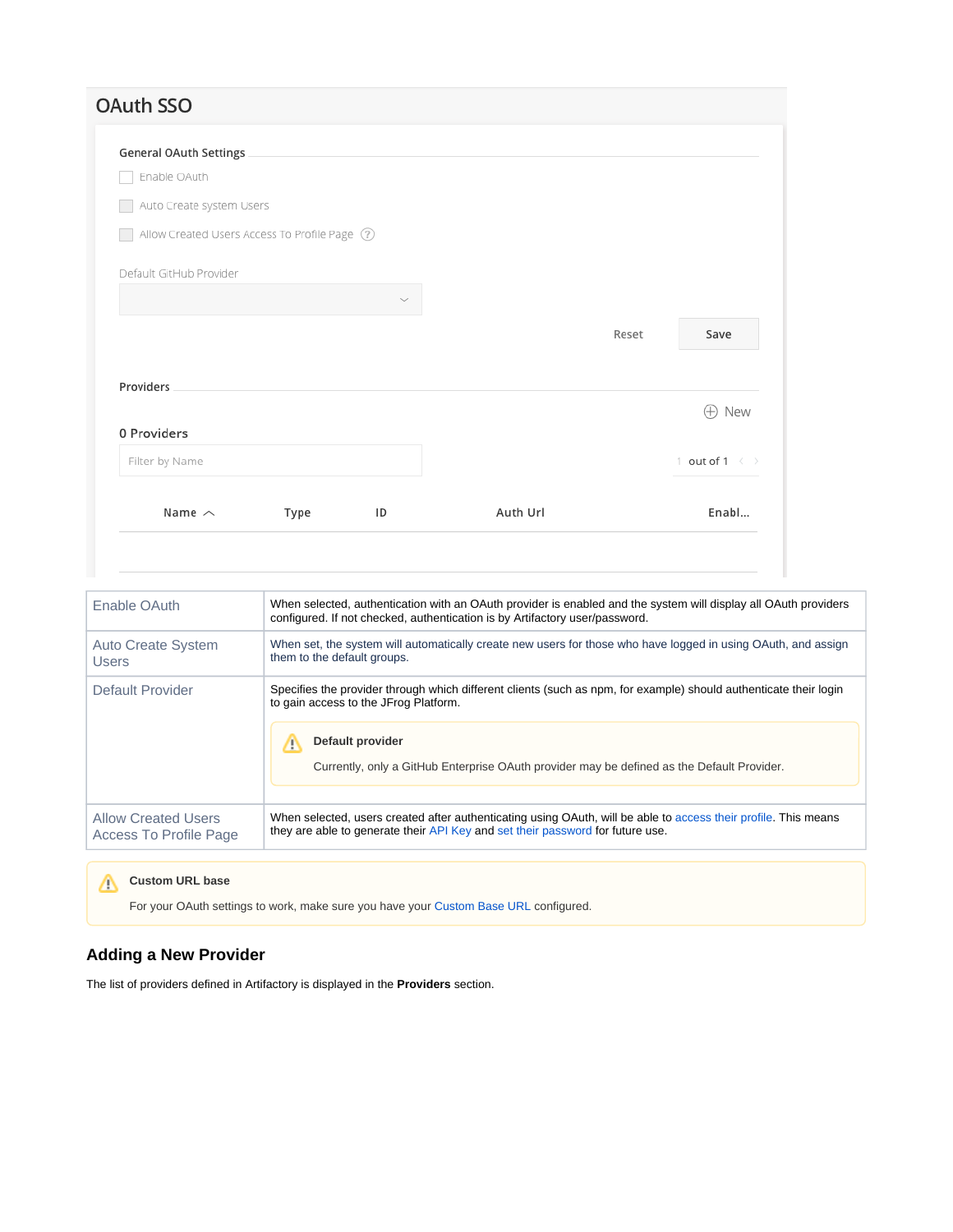|   | 1 Provider     |        |                     |                                           | $\oplus$ New                 |
|---|----------------|--------|---------------------|-------------------------------------------|------------------------------|
|   | Filter by Name |        |                     |                                           | 1 out of 1 $\langle \rangle$ |
|   | Name $\sim$    | Type   | ID                  | Auth Url                                  | Enabled                      |
| M | Google         | Google | 603729227861-uk4pg5 | https://accounts.google.com/o/oauth2/auth | ⊙                            |

To add a new provider, click **New**. The JFrog Platform displays a dialog letting you enter the provider details. These may vary slightly depending on the provider you are configuring.

| Add New OAUTH Provider |              |  |
|------------------------|--------------|--|
|                        |              |  |
| Provider Settings      |              |  |
| $\boxed{\vee}$ Enabled |              |  |
| <b>PKCE Enabled</b>    |              |  |
| * Provider Name        |              |  |
|                        |              |  |
| Provider Type          |              |  |
| GitHub                 | $\checkmark$ |  |
| * Client ID            | ⊚            |  |
|                        |              |  |
| * Secret               | ⊚            |  |
|                        |              |  |
| * Basic URL            | ℗            |  |
| https://github.com/    |              |  |
|                        |              |  |
|                        |              |  |

The following table describes the settings required by each supported provider, and the corresponding values you should use (where available):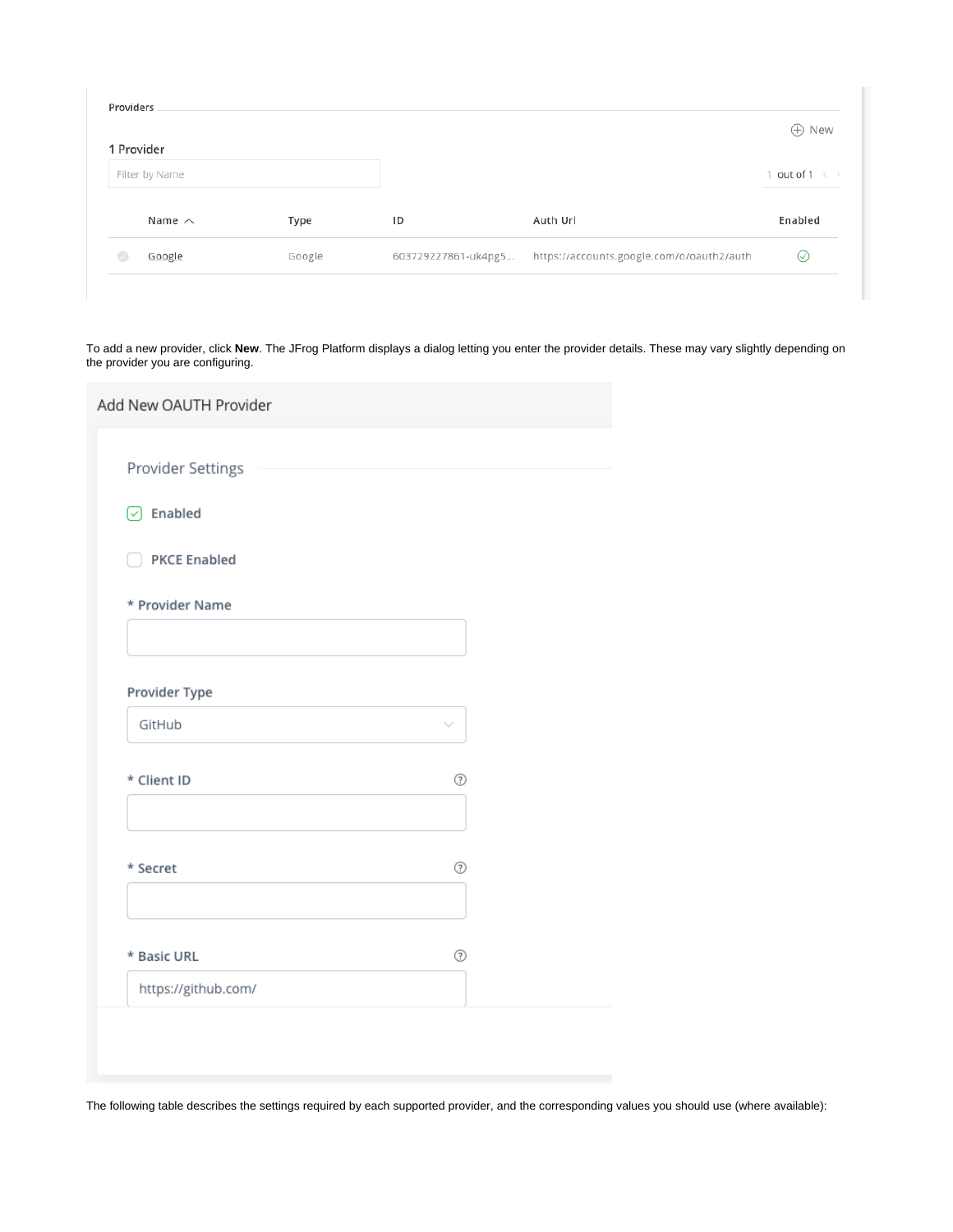<span id="page-4-1"></span><span id="page-4-0"></span>

|                                | Description                                                                                                                           | GitHub.com                                                                                                                                                                                                                                         | GitHub<br>Enterprise                                              | Google                                                                | Cloud<br>Foundry<br><b>UAA</b>                                | O<br>р<br>е<br>nID |
|--------------------------------|---------------------------------------------------------------------------------------------------------------------------------------|----------------------------------------------------------------------------------------------------------------------------------------------------------------------------------------------------------------------------------------------------|-------------------------------------------------------------------|-----------------------------------------------------------------------|---------------------------------------------------------------|--------------------|
| Ena<br>bled                    | If selected, this OAuth provider is enabled<br>and will appear in the login dialog.                                                   |                                                                                                                                                                                                                                                    |                                                                   |                                                                       |                                                               |                    |
| <b>PKC</b><br>Е<br>Ena<br>bled | If selected, this OAuth provider will use<br>an authorization code flow with PKCE.                                                    | X                                                                                                                                                                                                                                                  | X                                                                 |                                                                       |                                                               |                    |
| Prov<br>ider<br>Name           | A logical name for this provider. For<br>example, "Google OAuth", "GitHub<br>OAuth".<br>This must be unique within JFrog<br>Platform. |                                                                                                                                                                                                                                                    |                                                                   |                                                                       |                                                               |                    |
| Prov<br>ider<br><b>Type</b>    | The provider type. Currently GitHub, Git<br>Enterprise, Google, OpenID, and Cloud<br>Foundry are supported.                           |                                                                                                                                                                                                                                                    |                                                                   |                                                                       |                                                               |                    |
| Clie<br>nt ID                  | The identity with which you identify your<br>organization to the provider.<br>This is provided by the OAuth provider                  |                                                                                                                                                                                                                                                    |                                                                   |                                                                       |                                                               |                    |
| Secr<br>et                     | when you set up your account with them.<br>The secret allocated to your organization<br>by the provider.                              |                                                                                                                                                                                                                                                    |                                                                   |                                                                       |                                                               |                    |
|                                | This is provided by the OAuth provider<br>when you set up your account with them.                                                     |                                                                                                                                                                                                                                                    |                                                                   |                                                                       |                                                               |                    |
| Dom<br>ain                     | Specifies a domain filter which defines<br>from which domains users may be<br>authenticated.                                          | X                                                                                                                                                                                                                                                  | X                                                                 |                                                                       | X                                                             | X                  |
|                                | Normally, this will be your domain name.<br>For example <i>jfrog.com</i>                                                              |                                                                                                                                                                                                                                                    |                                                                   |                                                                       |                                                               |                    |
| Doc<br>ker<br>Login            | Support for Docker login                                                                                                              | X                                                                                                                                                                                                                                                  |                                                                   | Χ                                                                     | X                                                             | X                  |
| npm<br>Login                   | Support for npm login                                                                                                                 | X                                                                                                                                                                                                                                                  |                                                                   | X                                                                     | X                                                             | X                  |
| Basi<br>C<br><b>URL</b>        | The base URL of the Git server which<br>should be used for authentication.                                                            | https://github.com/                                                                                                                                                                                                                                | <server base<br="">URL&gt;</server>                               | Х                                                                     | Χ                                                             | $\mathsf X$        |
| Auth<br><b>URL</b>             | The URL through which the provider<br>redirects you to the authentication page.                                                       | https://github.com/login/oauth/authorize<br>Note: GitHub.com Accounts<br>Any GitHub.com account that has access<br>to the Artifactory URL will be allowed to login,<br>including accounts that are outside your GitHu<br>b.com organization scope. | <server base<br="">URL&gt;/login/oauth<br/>/authorize</server>    | https://a<br>ccounts.<br>google.<br>com<br>/o/oauth2<br>/auth         | <server<br>Base URL&gt;/oa<br/>uth<br/>/authorize</server<br> |                    |
| <b>API</b><br><b>URL</b>       | The URL through which Artifactory can<br>get extra information that it not directly<br>available via OAuth.                           | https://api.github.com/user                                                                                                                                                                                                                        | <server base<br="">URL&gt;/api/v3/user</server>                   | https://w<br>ww.<br>googleapi<br>s.com<br>/oauth2<br>/v1<br>/userinfo | <server<br>Base URL&gt;/us<br/>erinfo</server<br>             |                    |
| <b>Toke</b><br>n<br><b>URL</b> | The URL that Artifactory will go to to get<br>a token to use the API.                                                                 | https://github.com/login<br>/oauth/access_token                                                                                                                                                                                                    | <server base<br="">URL&gt;/login/oauth<br/>/access_token</server> | https://w<br>ww.<br>googleapi<br>s.com<br>/oauth2<br>/v3/token        | <server<br>Base URL&gt;/oa<br/>uth/token</server<br>          |                    |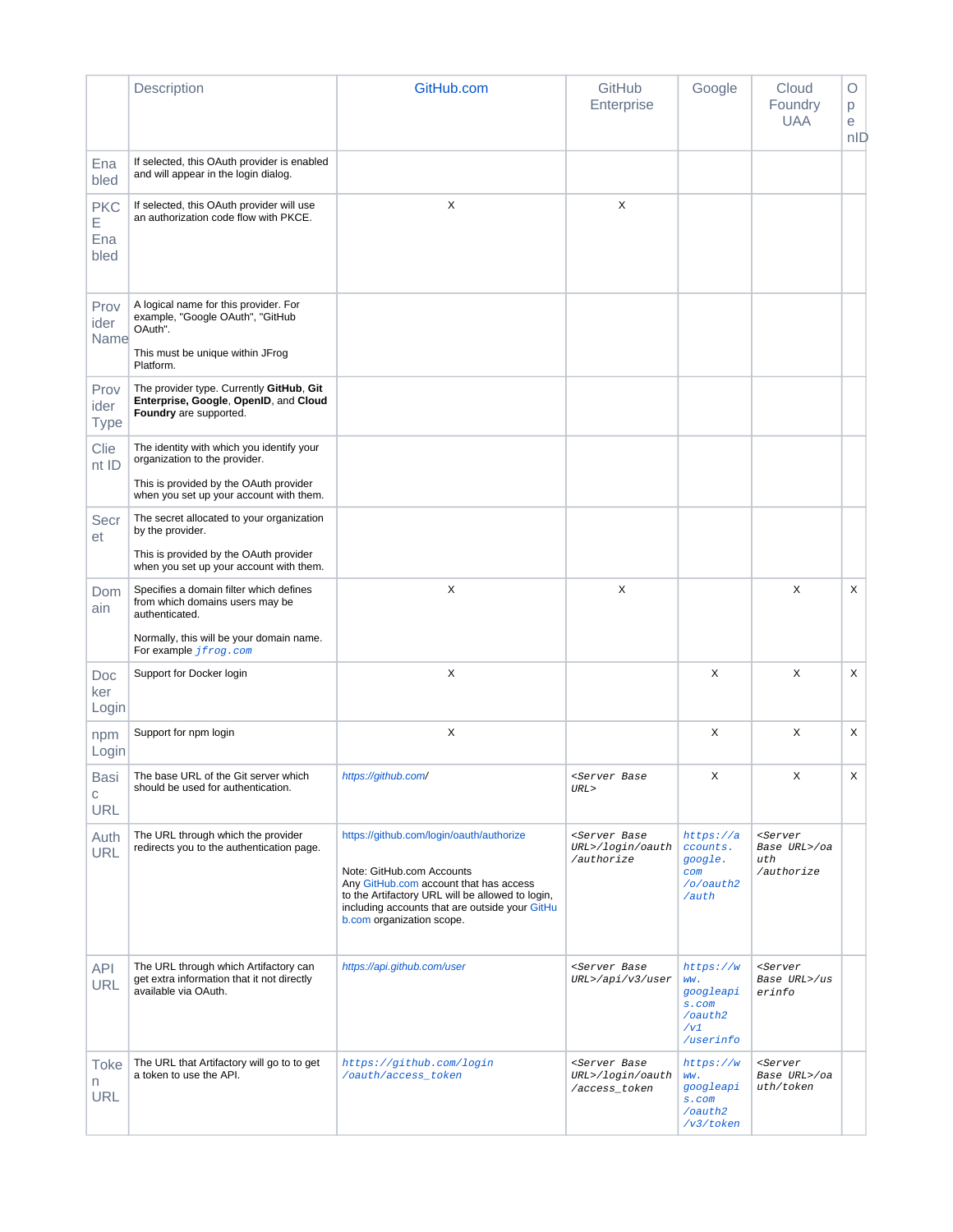# **Using Query Params**

You may pass query params along with the [Authorization URL](#page-4-1).

#### **Example**

https://github.com/login/oauth/authorize?realm=Employees

#### Multiple query params should be separated with an ampersand.

#### **Example**

https://github.com/login/oauth/authorize?realm=Employees?client\_id=XXXXXXXXXXX&scope=openid%20profile%20email

# <span id="page-5-0"></span>**Enabling Authorization Code Flow with PKCE**

Δ **WebUI Changes implemented in Artifactory 7.38.x and above**

Security is now called Authentication Providers. All the relevant text and images on this page have been updated to reflect this change.

From Artifactory version 7.38, you can apply the Authorization Code Flow with PKCE (Proof Key for Code Exchange) flow for your OAuth Provider authorization provider. This flow is the alternative to the usage of Secrets, which is automatically disabled once you enable PKCE on your OAuth provider.

To enable PKCE on your OAuth provider:

- 1. In the Administration module, navigate to the **Administration** module, and select **Authentication Providers** | **OAuth SSO**.
- 2. Scroll to the Providers section and click New or edit an existing provider.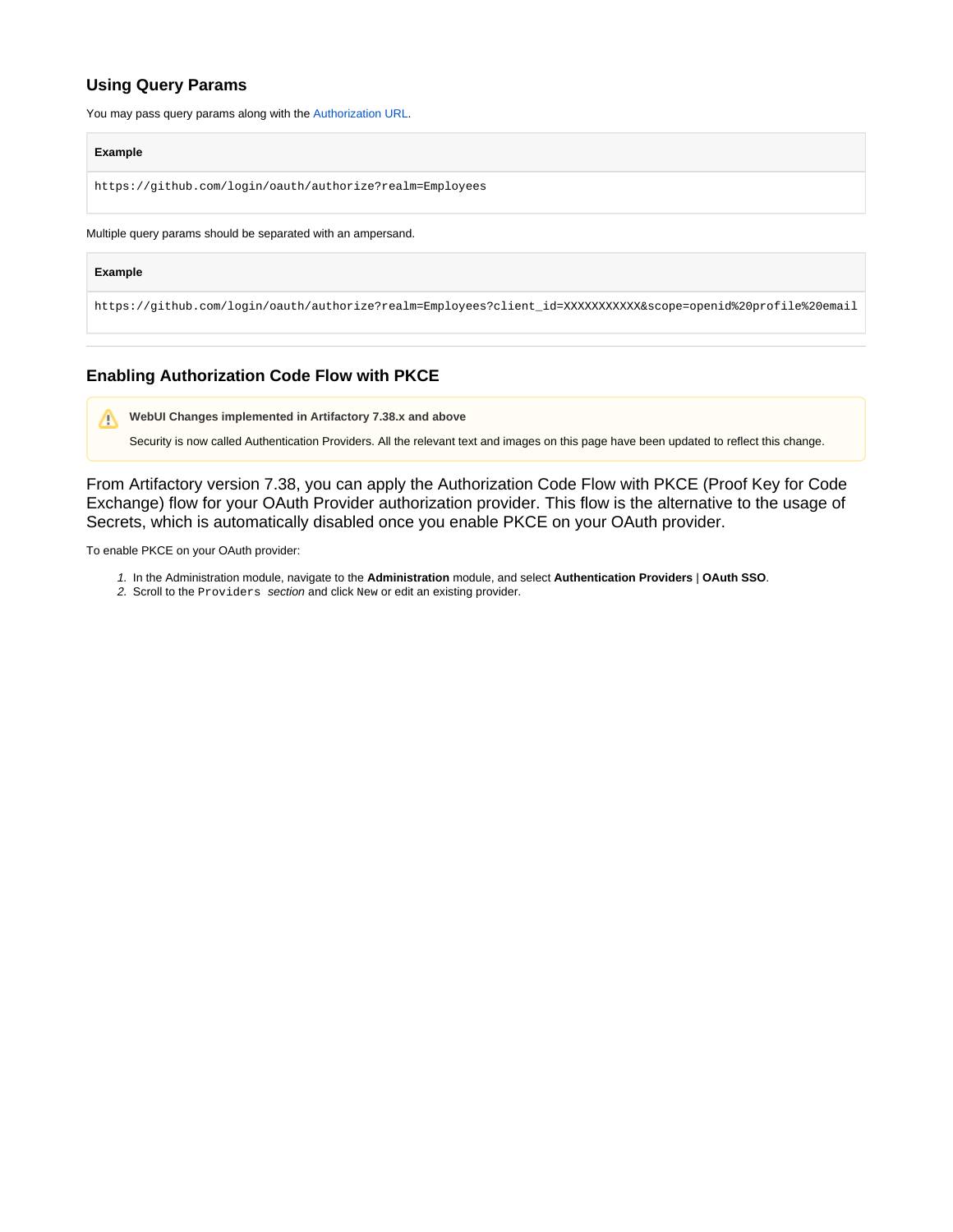| Provider Settings   |   |  |
|---------------------|---|--|
| $\odot$ Enabled     |   |  |
| <b>PKCE Enabled</b> |   |  |
| * Provider Name     |   |  |
|                     |   |  |
| Provider Type       |   |  |
| GitHub              |   |  |
| * Client ID         | ⊚ |  |
| * Secret            | ℗ |  |
| * Basic URL         | ⊚ |  |
| https://github.com/ |   |  |

As a result, the Secret field is disabled.

# <span id="page-6-0"></span>Enabling and Disabling Personal OAuth SSO

Δ **WebUI Changes implemented in Artifactory 7.38.x and above**

Identity & Access is now called User Management. All the relevant text and images on this page have been updated to reflect this change.

1. To enable Personal OAuth SSO, in the **Administration** module, select **User Management** | **Security**.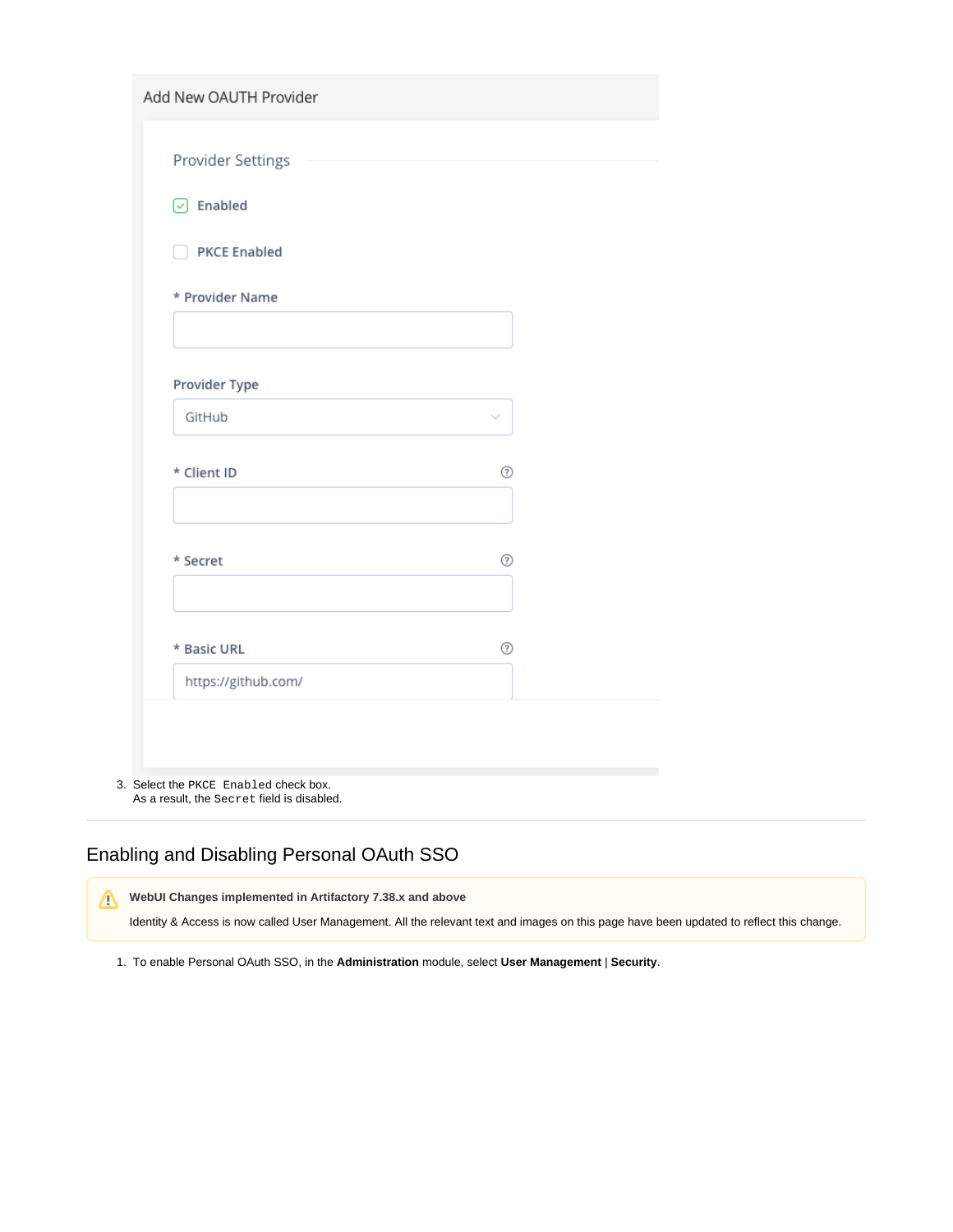| Security Configuration                                 |             |               |
|--------------------------------------------------------|-------------|---------------|
|                                                        |             |               |
| <b>General Security Settings</b>                       |             |               |
| Allow Anonymous Access                                 |             |               |
| Remember Me Enabled 2                                  |             |               |
| Hide Existence of Unauthorized Resources 3             |             |               |
|                                                        |             |               |
| Password Encryption Policy                             | $^{\circ}$  |               |
| Supported                                              | o           |               |
|                                                        |             |               |
| Personal Single Sign-on                                |             |               |
| $\boxed{\smile}$ Enable sign up via external providers |             |               |
| * Providers                                            |             |               |
| Google Central ®                                       |             |               |
|                                                        |             |               |
| Multi-factor Authentication Methods                    |             |               |
| Enable Google Authenticator                            |             |               |
|                                                        |             |               |
| Connection details                                     |             |               |
| Unlock to view the platform connection details         |             |               |
| Current Password                                       |             |               |
|                                                        | ▦<br>Unlock |               |
|                                                        |             |               |
| User Locking                                           |             |               |
| Lock Hear After Eveneding May Esiled Login Attempts    |             |               |
|                                                        |             | Reset<br>Save |

3. Then, from the Providers dropdown list, select the providers you wish to enable in the sign up screen, for example Google, GitHub, etc.

# <span id="page-7-0"></span>Binding Existing User Accounts

To log in using any of your OAuth provider accounts If you already have an **internal (not external realms such as LDAP, SAML...)** account in the system, bind your JFrog Platform account to the corresponding account.

To bind your account, go to your [Profile](https://www.jfrog.com/confluence/display/JFROG/User+Profile) page and enter your JFrog Platform password to unlock it.

Under **OAuth User Binding**, select **Click to bind** next to the OAuth provider you wish to bind to.

| Git Enterprise      | Click to bind |
|---------------------|---------------|
| Google-JFrog<br>'G) | Click to bind |
| OpenID              | Click to bind |
| CF-UAA              | Click to bind |

## <span id="page-7-1"></span>Creating OAuth Provider Accounts

In order to use OAuth authentication, you need to set up an account with each OAuth provider you wish to use in order to get the various parameters (such as Provider ID and Secret) you will need to set up OAuth integration in the system.

### <span id="page-7-2"></span>**GitHub OAuth Setup**

#### **Caution: Access to GitHub.com Accounts** Λ

Any [GitHub.com](http://github.com/) account that has access to the JFrog Platform URL will be allowed to login, including accounts that are outside your [GitHub](http://github.com/) [.com](http://github.com/) organization scope. This does not apply to GitHub Enterprise.

#### To set up your OAuth account on GitHub:

1. Log in to your GitHub account. Under your personal profile settings, select **Applications** and click the [Developer Applications tab](https://github.com/settings/applications/new ).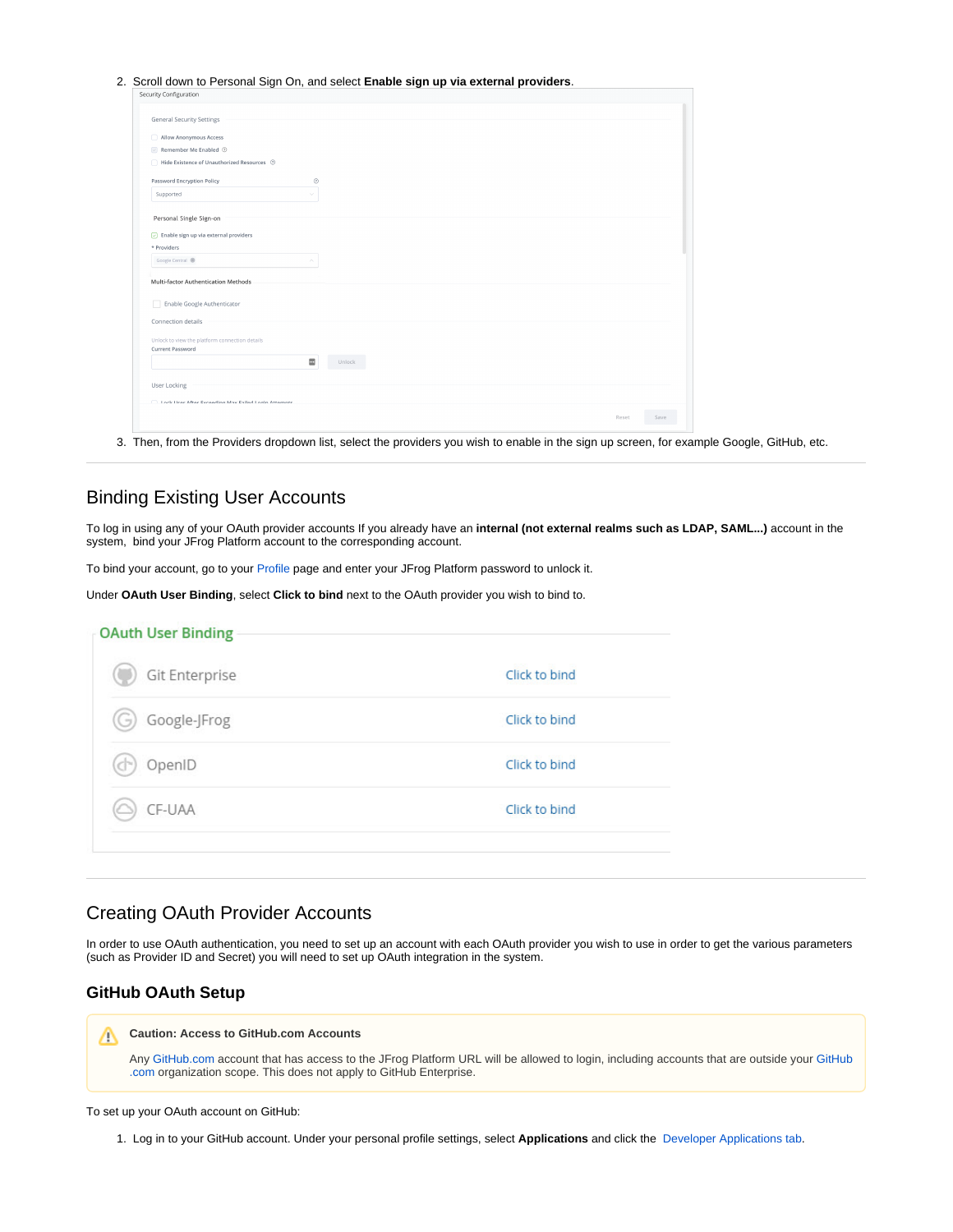- 2. Click **Register new application.**
- 3. Set the Application name. For example, the JFrog Platform Cloud OAuth.
- 4. Set the **Homepage Url**. This is your Artifactory server host URL (https://<artifactory-server>/).
- For example, <https://mycompany.jfrog.io/mycompany/>
- 5. Set the **Authorization Callback URL** as follows:
	- a. For on-prem installation: http://<server\_host>/artifactory/api/oauth2/loginResponse For example, <http://mycompany.artifactory.com/artifactory/api/oauth2/loginResponse>
	- b. For cloud: https://<server\_name>.jfrog.io/artifactory/api/oauth2/loginResponse
	- For example, [https://mycompany.jfrog.io/artifactory/api/oauth2/loginResponse](https://mycompany.jfrog.io/mycompany/api/oauth2/loginResponse) Click **Register application** to generate your **Client ID** and **Client Secret**.
- 6. Make a note of these; you will need them to configure OAuth authentication through GitHub on the JPD.

| Authorized applications<br>Developer applications                                  |                    |
|------------------------------------------------------------------------------------|--------------------|
| Register a new OAuth application                                                   |                    |
| <b>Application name</b>                                                            |                    |
| Artifactory AOL OAuth                                                              |                    |
| Something users will recognize and trust                                           |                    |
| <b>Homepage URL</b>                                                                | Drag & drop        |
| http://internalsandbox.artifactoryonline.com/internalsandbox                       |                    |
| The full URL to your application homepage                                          | or choose an image |
| <b>Application description</b>                                                     |                    |
| <b>AOL OAuth</b>                                                                   |                    |
| This is displayed to all potential users of your application                       |                    |
| <b>Authorization callback URL</b>                                                  |                    |
| https://internalsandbox.artifactoryonline.com/internalsandbox/api/oauth2/logii     |                    |
| Your application's callback URL. Read our OAuth documentation for more information |                    |
| <b>Register application</b>                                                        |                    |

### <span id="page-8-0"></span>**Google OAuth Provider Setup**

To set up your OAuth account on Google, execute the following steps:

- 1. Login to [Google Developer Console](https://console.developers.google.com/ ).
- 2. Create a new project. For example, "Artifactory OAuth".
- 3. Once the project is created, in the left navigation bar, select **APIs & auth** | **Credentials.**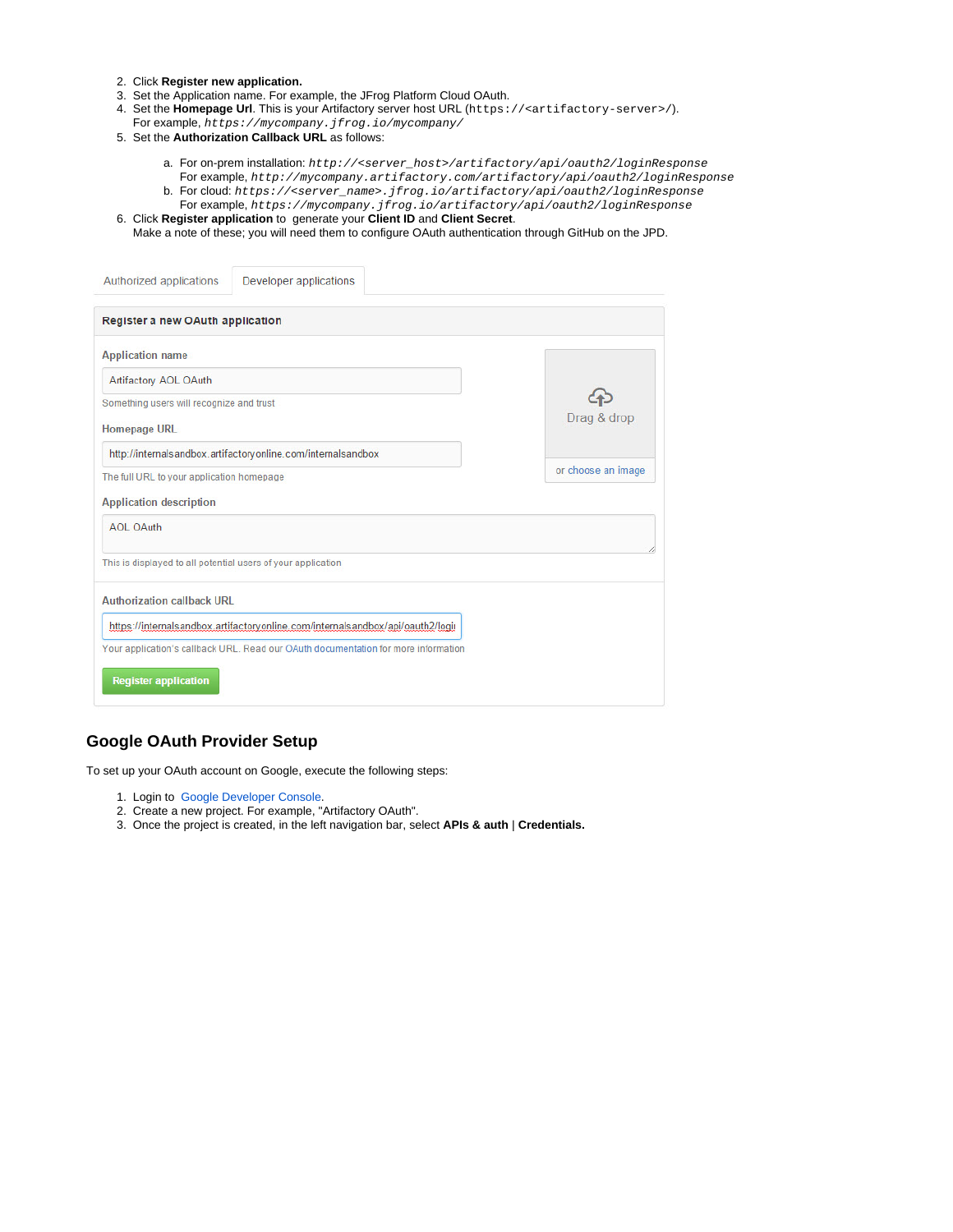4. Select the **OAuth consent screen** tab and configure the consent page that the end users will see when logging in with the Google credentials.

| Home                       | Credentials<br>OAuth consent screen<br>Domain verification                                                          |                                                                                                                                                                 |
|----------------------------|---------------------------------------------------------------------------------------------------------------------|-----------------------------------------------------------------------------------------------------------------------------------------------------------------|
| Permissions<br>APIs & auth | The consent screen will be shown to users whenever you request access to their<br>private data using your client ID |                                                                                                                                                                 |
| APIs<br>Credentials        | Note: This screen will be shown for all applications using this project's OAuth 2.0<br>client IDs                   |                                                                                                                                                                 |
| Monitoring                 | Email address @                                                                                                     |                                                                                                                                                                 |
| <b>Source Code</b>         | ٠                                                                                                                   |                                                                                                                                                                 |
| Cloud Launcher             | <b>Product name</b>                                                                                                 |                                                                                                                                                                 |
| Deployments                | Product name                                                                                                        | Logo                                                                                                                                                            |
| Compute                    |                                                                                                                     |                                                                                                                                                                 |
| Networking                 | <b>Homepage URL (Optional)</b>                                                                                      | - Project Name would like to:                                                                                                                                   |
| Storage                    |                                                                                                                     |                                                                                                                                                                 |
| <b>Big Data</b>            | Product logo URL (Optional) @                                                                                       | Know your basic profile info and list of people in your                                                                                                         |
|                            | http://www.example.com/logo.png                                                                                     | ☺<br>circles.                                                                                                                                                   |
|                            | This is how your logo will look to end users                                                                        |                                                                                                                                                                 |
|                            | Max size: 120x120 px                                                                                                | Make your listen, app and comment activity available<br>8 <sup>4</sup><br>via Google, visible to:<br>Your circles                                               |
|                            | Privacy policy URL (Optional)                                                                                       |                                                                                                                                                                 |
|                            |                                                                                                                     | By clicking Accept, you allow this app and Google to use your information in<br>accordance with their respective terms of service and privacy policies. You can |
|                            | Terms of service URL (Optional)                                                                                     | change this and other Account Permissions at any time.                                                                                                          |
|                            |                                                                                                                     | Accept<br>Cancel                                                                                                                                                |

5. Back in the **Credentials** tab, Click **Add Credential** and select **OAuth 2.0 client ID.**

| <b>APIs</b><br><b>Credentials</b>                                                                                                                                                                                                                                                                       | <b>API</b>                                                                |
|---------------------------------------------------------------------------------------------------------------------------------------------------------------------------------------------------------------------------------------------------------------------------------------------------------|---------------------------------------------------------------------------|
| You need credentials to access APIs. Enable the APIs you plan to<br>use and then create the credentials they require. Depending on the<br>API, you need an API key, a service account, or an OAuth 2.0 client<br>ID. Refer to the API documentation for details.<br>Add credentials v<br><b>API</b> key |                                                                           |
| For APIs like Google Translate.                                                                                                                                                                                                                                                                         | Identifies your project using a simple API key to check quota and access. |
| OAuth 2.0 client ID<br>Requests user consent so your app can access the user's data.<br>For APIs like Google Calendar.                                                                                                                                                                                  |                                                                           |
| Service account                                                                                                                                                                                                                                                                                         |                                                                           |

6. Under **Create client ID,** select **Web application**.

7. Enter a **Name** and set the **Authorized redirect URIs**

For on-prem: https://<server\_host>/artifactory/api/auth/oauth2/loginResponse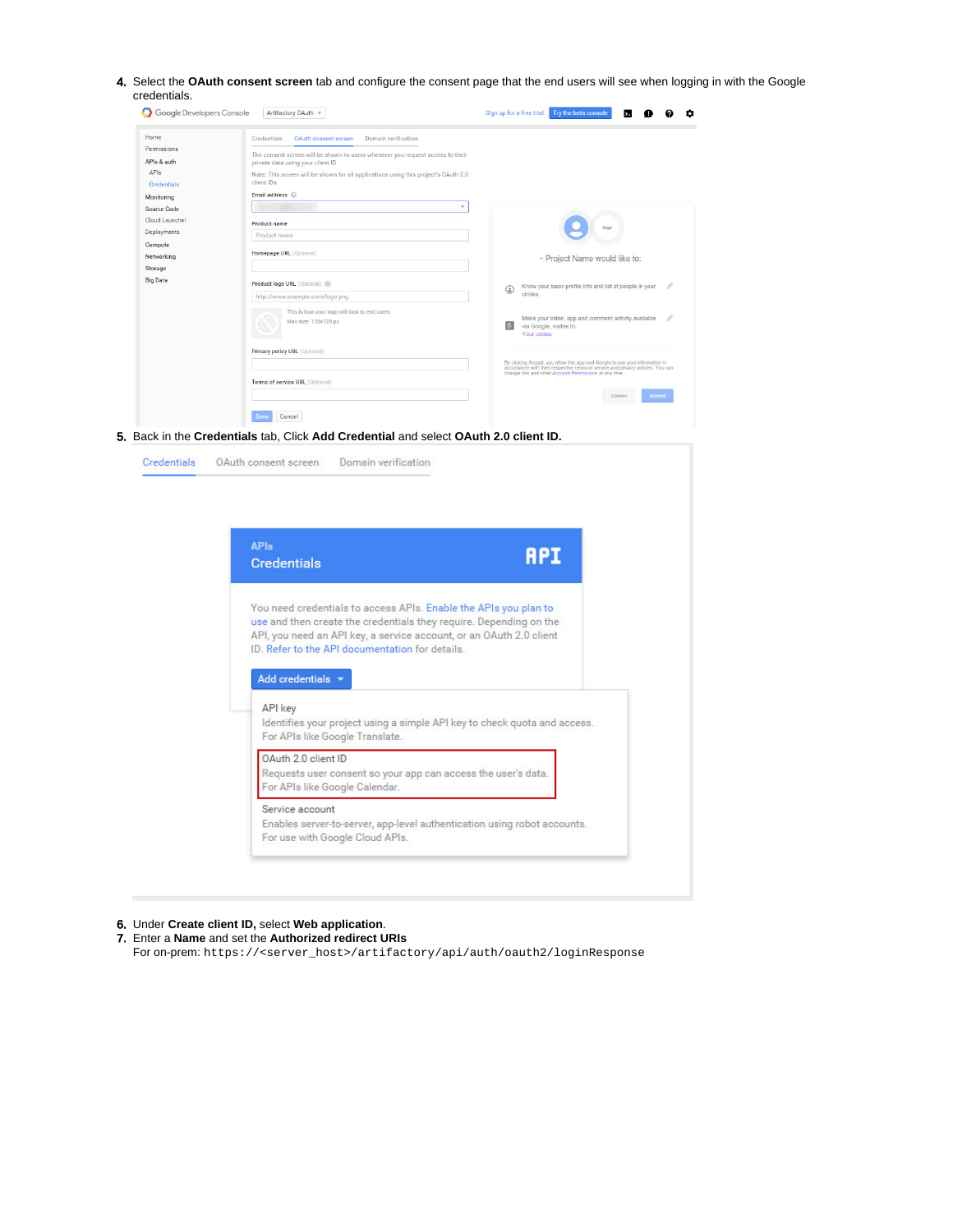For cloud: https://<server\_name>.jfrog.io/artifactory/api/oauth2/loginResponse

#### $\leftarrow$ Create OAuth client ID

A client ID is used to identify a single app to Google's OAuth servers. If you app runs on multiple platforms, each will need its own client ID. See Setting up OAuth 2.0 for more information.

| Application type *<br>Web application |     |
|---------------------------------------|-----|
| Learn more about OAuth client types   |     |
| Name *<br>Jfrog Platfrom              | l ± |

The name of your OAuth 2.0 client. This name is only used to identify the client in the console and will not be shown to end users.



The domains of the URIs you add below will be automatically added to your OAuth consent screen as authorized domains.

#### Authorized JavaScript origins 0

For use with requests from a browser

#### URIs

https://myserver.jfrog.io

+ ADD URI

## Authorized redirect URIs @

For use with requests from a web server

#### URIs

https://myserver.jfrog.io/artifactory/api/auth/oauth2/loginResponse

î

+ ADD URI

CREATE

CANCEL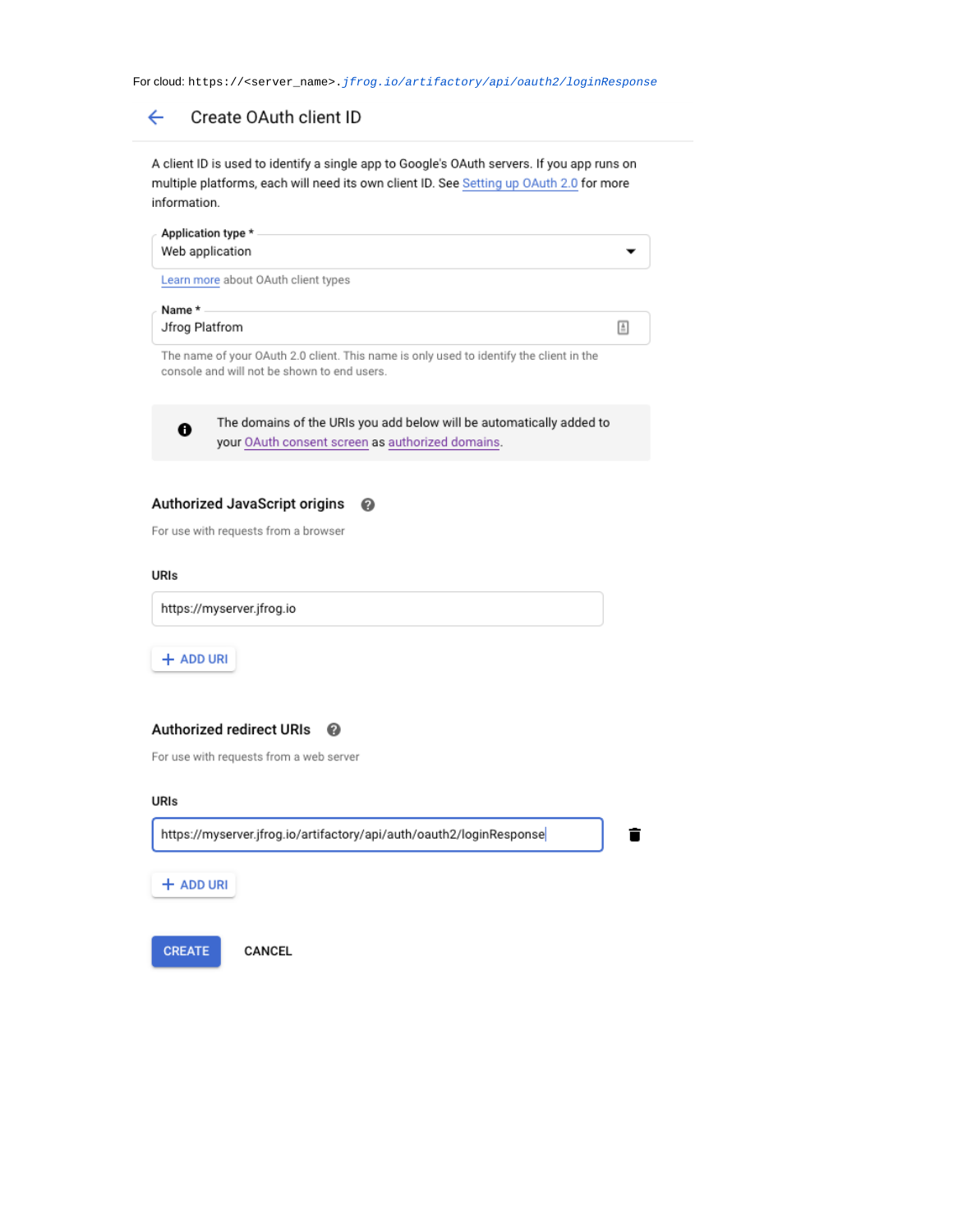8. Click **Create** to generate your **Client ID** and **Client Secret**.

| OAuth client               |                 |
|----------------------------|-----------------|
| Here is your client ID     | or details      |
|                            |                 |
| Here is your client secret |                 |
|                            | <b>Bokoleh3</b> |
|                            |                 |

Make a note of these; you will need them to configure OAuth authentication through Google on the JFrog Platform.

### <span id="page-11-0"></span>**Cloud Foundry UAA Setup**

OAuth authentication with Cloud Foundry UAA is supported.

To setup your OAuth authentication with Cloud Foundry UAA, fill in the fields as needed.

| <b>UAA</b> | Vm Credentials                      |  |
|------------|-------------------------------------|--|
|            | Admin Credentials                   |  |
|            | Push Console Credentials            |  |
|            | Run Smoke Tests Credentials         |  |
|            | System Services Credentials         |  |
|            | System Verification Credentials     |  |
|            | System Passwords Client Credentials |  |
|            | Login Client Credentials            |  |

## <span id="page-11-1"></span>Using Secure OAuth

To use secure OAuth with a valid certificate from a CA trusted by Java, all you need to do is use a secure OAuth URL in your settings.

If you want to use OAuth with a non-trusted (self-signed) certificate, please see [Trusting a new CA or a Self-Signed Certificate.](https://www.jfrog.com/confluence/display/JFROG/Managing+TLS+Certificates)

### <span id="page-11-2"></span>Using API Key with OAuth Users

While OAuth provides access to the UI, it is also possible for OAuth users to generate an [API Key](https://www.jfrog.com/confluence/display/JFROG/User+Profile#UserProfile-APIKey) that can be used instead of a password for basic authentication or in a dedicated [REST API header](https://www.jfrog.com/confluence/display/JFROG/Artifactory+REST+API#ArtifactoryRESTAPI-Authentication), this is very useful when working with different clients, e.g. docker, npm, maven, etc. or using Artifactory REST API.

<span id="page-11-3"></span>In order to allow OAuth users access to an API key you will need to make sure that the "**Auto Create System Users**" and "**Allow Created Users Access To Profile Page**" check boxes are checked. This means that OAuth users are also saved in the database and can access their [profile page](https://www.jfrog.com/confluence/display/JFROG/User+Profile) in order to generate, retrieve and revoke their API key.